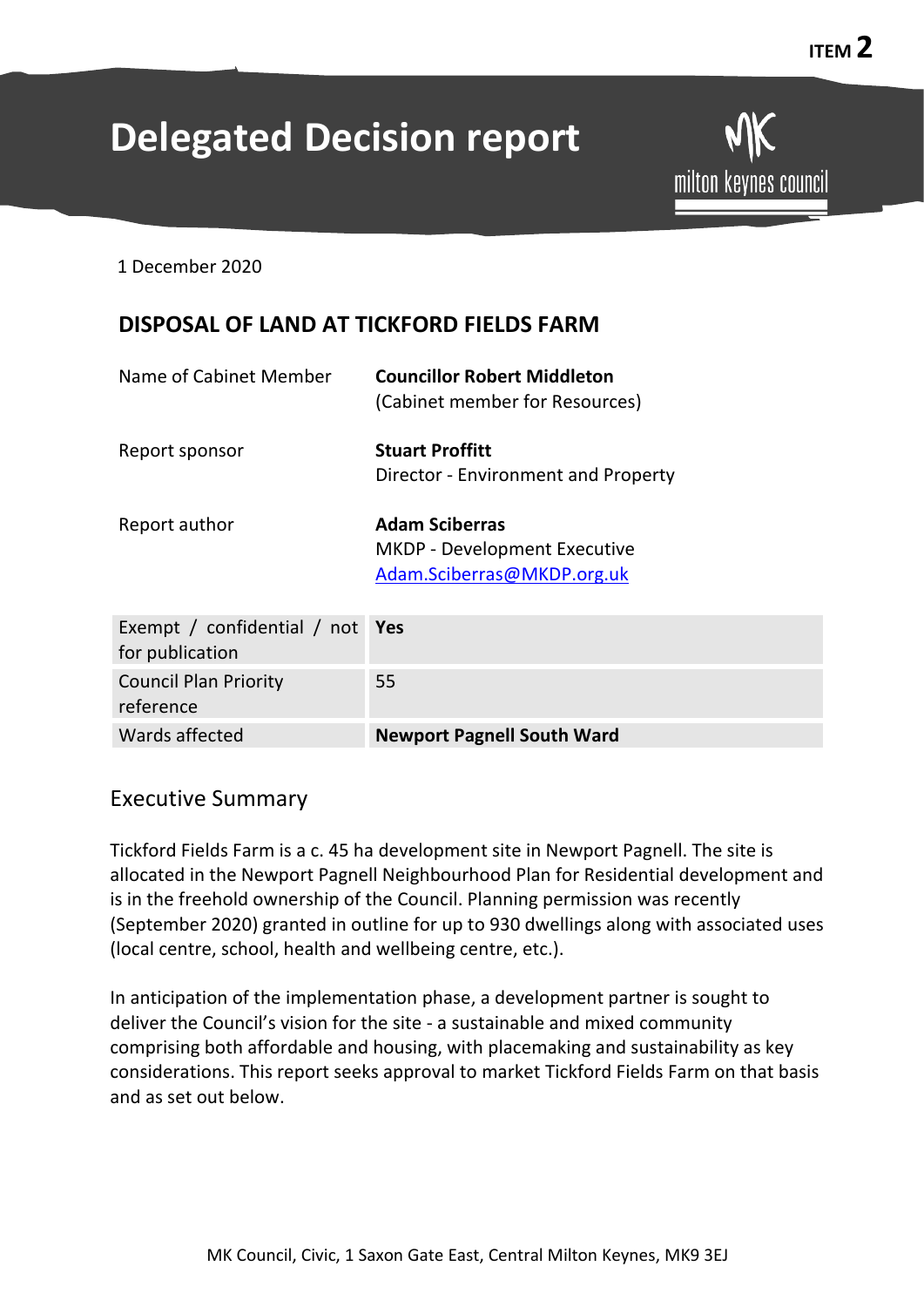### 1. Decisions to be Made

- 1.1 That the appointed selling agents are instructed to market for sale, in a manner compliant with Public Contracts Regulations 2015, the freehold interest in Tickford Fields Farm (edged red on the plan at **Annex A** to the report).
- 1.2 That the marketing of Tickford Fields Farm does not oblige the Council to accept any of the offers it may receive.
- 1.3 That consideration of the offers and selection of the preferred development partner be undertaken by the Director - Environment and Property and the Director - Finance and Resources, in consultation with the Cabinet member for Resources, together with professional advisers to include account of s.123 of the Local Government Act 1972 and State Aid.
- 1.4 That an additional decision be scheduled for a future date to allow the Council to approve the awarding of a contract to the preferred development partner. This decision will take place after the marketing period, likely to be in the early part of next year.

#### 2. Why is the Decision Needed?

- 2.1 Milton Keynes Council (MKC) are the freehold landowner of Tickford Fields Farm (TFF), a c. 45 ha development site in Newport Pagnell, Milton Keynes.
- 2.2 The site is allocated in the Newport Pagnell Neighbourhood Plan for residential development and planning permission has recently been obtained in outline for c. 930 dwellings along with associated uses (local centre, school etc.). For reference a Masterplan is attached at **Annex B** to the report.
- 2.3 In keeping with the application, the site will deliver a Primary School and a local centre. Additionally, there is the aspiration to deliver an integrated health and wellbeing, sports and community facility. As well as the delivery of ancillary development including equipped children's play areas, sports ground, green amenity space and attenuation areas etc.
- 2.4 The benefits and risks of different disposal options have been considered and the risk outweighs reward in terms of MKC acting as master developer and that the preferred option is to dispose of the site by way of grant of building lease / licence and then transfer of the freehold, to a development partner. This enables MKC to have oversight and control of its objectives as the project progresses.
- 2.5 In anticipation of delivering this MKC appointed CBRE, a property Consultant / Agent through competitive tender, to advise the Council on a disposal brief and affect the delivery of this site.
- 2.6 CBRE will market the property as set out below on behalf of MKC.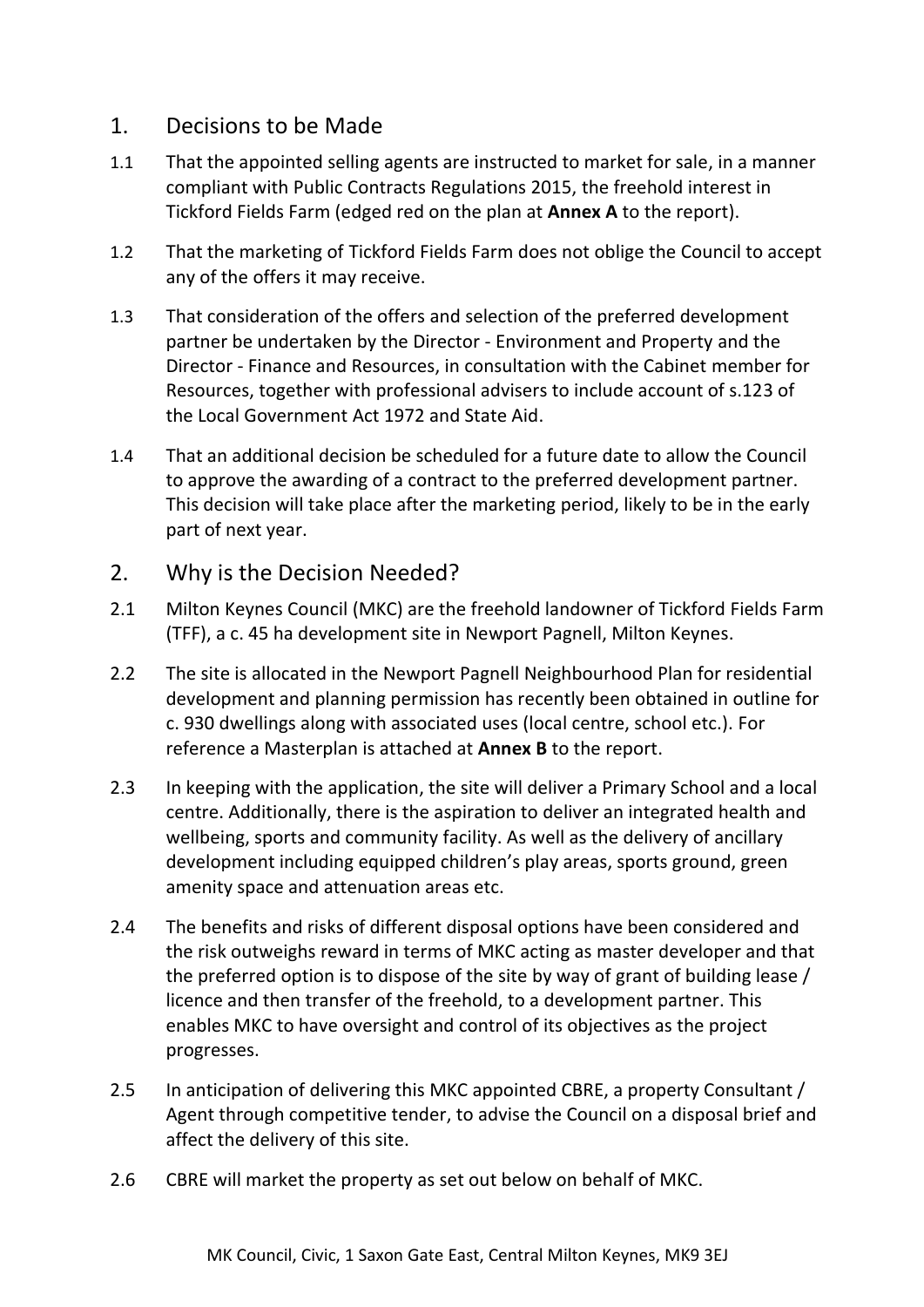## 3. Key Components of the Disposal

- 3.1 The Council's aspirations for the site include placemaking, energy solutions and the provision of housing units to be retained (owned) by MKC, the ultimate disposal brief will have regard to these requirements.
- 3.2 More specifically the brief will seek the following from the selected development partner:
	- (a) Housing Delivery contractual obligations to deliver a minimum of 100 units per annum, but with an expectation for quicker pace (from 2021/22 and subject to force majeure) – in line with the expectations of Plan:MK.
	- (b) Innovative Construction Techniques the Council will be seeking to encourage innovation and the selected partner will be required to provide an element of the site through innovative construction techniques e.g. modular housing.
	- (c) Sustainability in line with the Council's Sustainability Strategy 2019/2050, the aspiration is for the final scheme to be as sustainable as possible. However, carbon neutrality across the entire site is likely to render the scheme financially unviable, due to increased build costs. Bidders will be asked instead to provide the Affordable Housing as net carbon zero, with the residual market housing rated as EPC B, as a minimum. Partners will also be asked to comply with all elements of Plan:MK in connection with sustainability e.g. waste, water, renewable energy generation, as well as incoming changes to Building Regulations Part L and F.
	- (d) Urban Design bidders will be asked to submit example layouts, street scenes, house types as part of their bid pack, as well as produce a design code for the scheme (using their resources/expertise/experience) for the Council to approve. The Council will also have a right to approve all reserved matters applications before submission.
	- (e) Place Stewardship the selected partner will be required to transfer ownership of the scheme's adopted highways, open/green spaces and community facilities to the Council, along with a commuted sum to cover the cost of maintenance.
	- (f) Retain Ownership of Housing in seeking bids the Council will request the ability to retain the affordable housing provision (31% of units) and the option to retain further units and hold as a rented offer (up to an additional 19% of units), either in lieu of a capital receipt or through additional funding.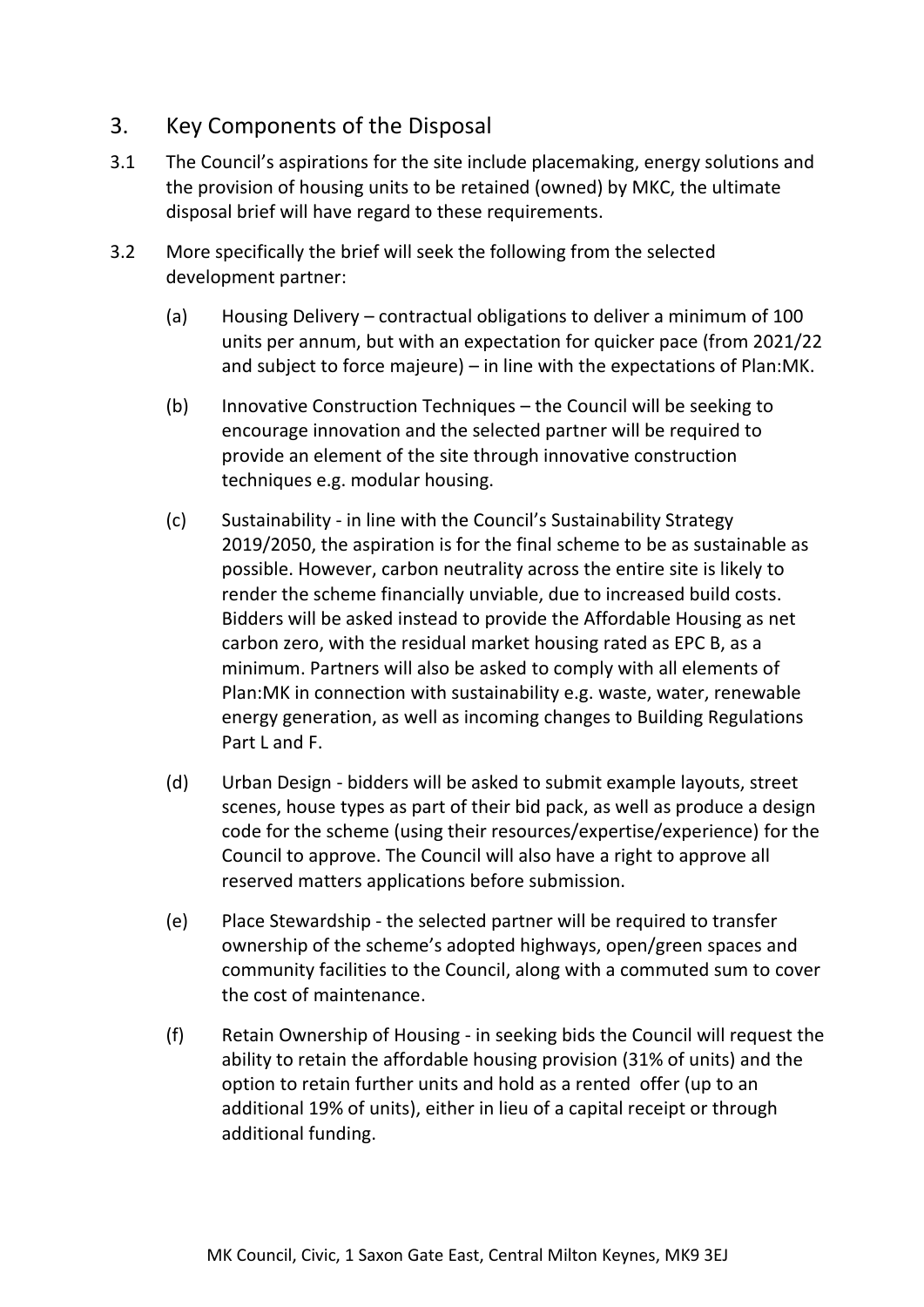- 3.3 Bids will be sought on several bases, including an unencumbered redline disposal to provide a baseline, as well as bids giving the option of retaining housing which could be in lieu of a capital receipt, as above.
- 3.4 Please note an additional decision will be scheduled for a future date to allow the Council to approve the appointment of the preferred development partner. This decision will take place after the marketing period, likely to be in the early part of next year.

#### 4. Implications of the Decision

| Financial                |   | Human rights, equalities, diversity |  |
|--------------------------|---|-------------------------------------|--|
| Legal                    |   | <b>Policies or Council Plan</b>     |  |
| Communication            | N | Procurement                         |  |
| <b>Energy Efficiency</b> | N | Workforce                           |  |

(a) Financial Implications

Following the selection of a development partner and the effective disposal of the site, the Council will receive a capital receipt.

As above, the Council will seek the ability to retain housing units as part of the disposal. These could be provided by a reduced capital receipt or through additional funding.

The structure of the disposal will reflect advice the Council receives on VAT and Stamp Duty Land Tax.

The real implications of this are currently unknown but recommendations regarding this will be the subject of a future decision.

#### (b) Legal Implications

The Council is required under Section 123 of the Local Government Act 1972 to dispose of its estate or interest in any land, for not less than the best price reasonably obtainable.

Section 123 does not specify how the best price reasonably obtainable for land is to be achieved and does not require land to be sold on the open market. However, the site is being marketed openly and on the basis of the Outline Planning Permission. This is recommended as most likely to satisfy Section 123.

The general position is that a pure land disposal is not caught by procurement legislation. However, there is a plethora of case law with regard to arrangements which are caught by procurement law and the transaction has to be looked at as a whole. As the development partner will be expected to deliver in accordance with the planning permission,